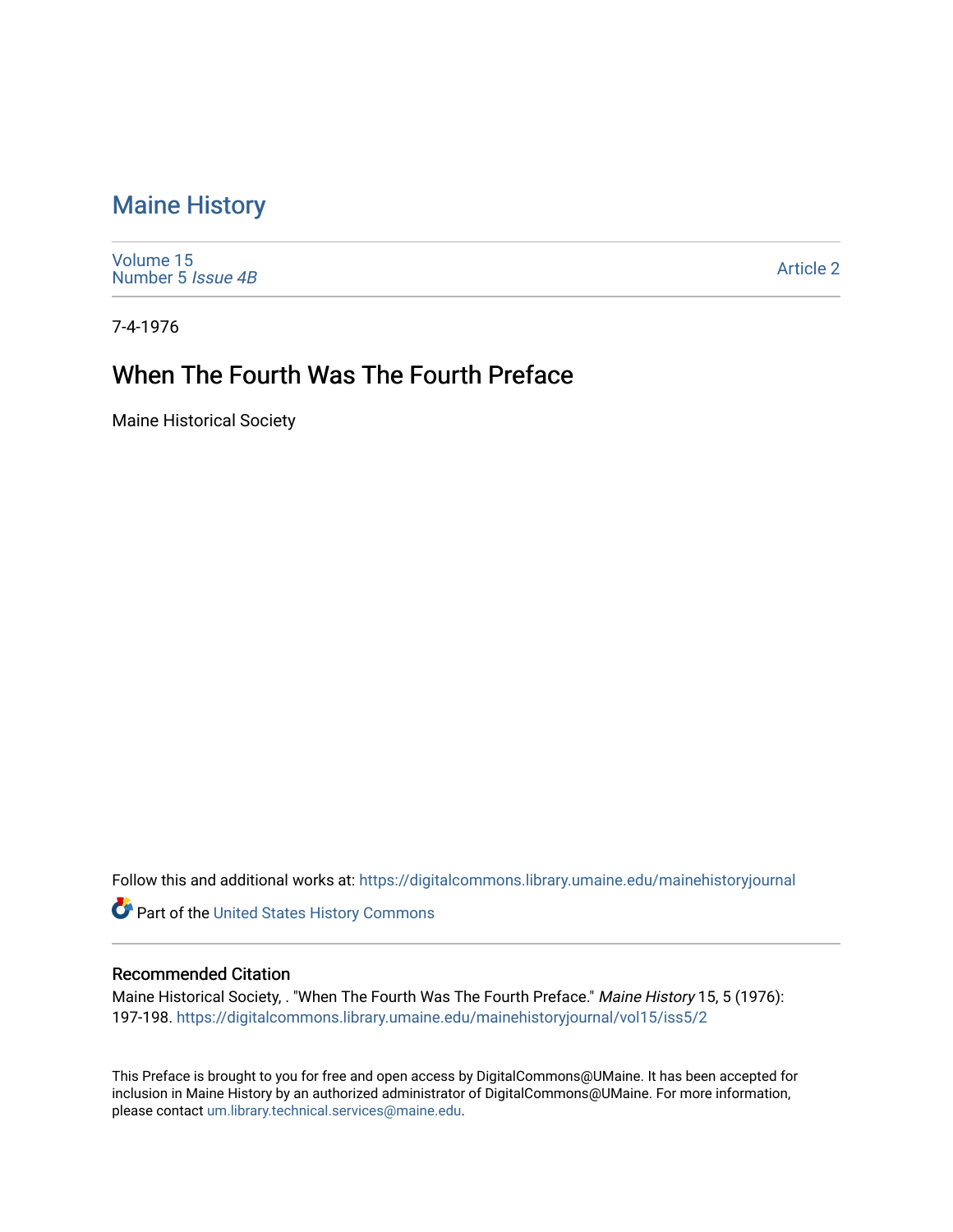# *Maine Historical Society Quarterly*

Volume 15, Number 4/B Fourth of July, 1976

Published quarterly at 485 Congress Street Portland, Maine 04111

### *WHEN THE FOURTH WAS THE FOURTH*

It was during the final convulsions of the Nixon administration that plans were being made for this issue of the *Quarterly.* So deeply stained was the life of this nation by constitutional crisis and the Vietnam war that any thought of a cheerful, patriotic salute to the Bicentennial celebration seemed rather grotesque.

Was it only yesterday, or was it a century or more ago that The Fourth of July was an exciting, authentic, and most assuredly *Patriotic* event? We wrote to Dr. Lawrence A. Averill of Wiscasset for help. (It was Dr. Averill who contributed the poem on Wiscasset at the turn of the century for the Fall, 1973 *Quarterly.)* On May 17, 1975, we received the following reply: "You will recall that a year or more ago you expressed to me an interest in having me write for the *Quarterly* another bit of verse that would appeal nostalgically to memories of long-ago Fourth of July celebrations in Maine. The matter intrigued me, as <sup>I</sup> replied to your note, and, having recently finished a previous commitment, I have been working upon such a nostalgic piece, entitled: *How They Celebrated the Fourth in Sheepscot Village Seventy-Five Years Ago, Thursday, July 4, 1901.* All the incidents included in the verse took place just about as <sup>I</sup> have indicated. <sup>I</sup> was a very active boy of ten during the holiday observance; indeed, as you might conclude, it was I who, with a fellow juvenile, got the Methodist bell ringing at sun-up to alert the sleeping village to the dawn of the Glorious Fouth."

We found Lawrence Averill'<sup>s</sup> manuscript as authentic